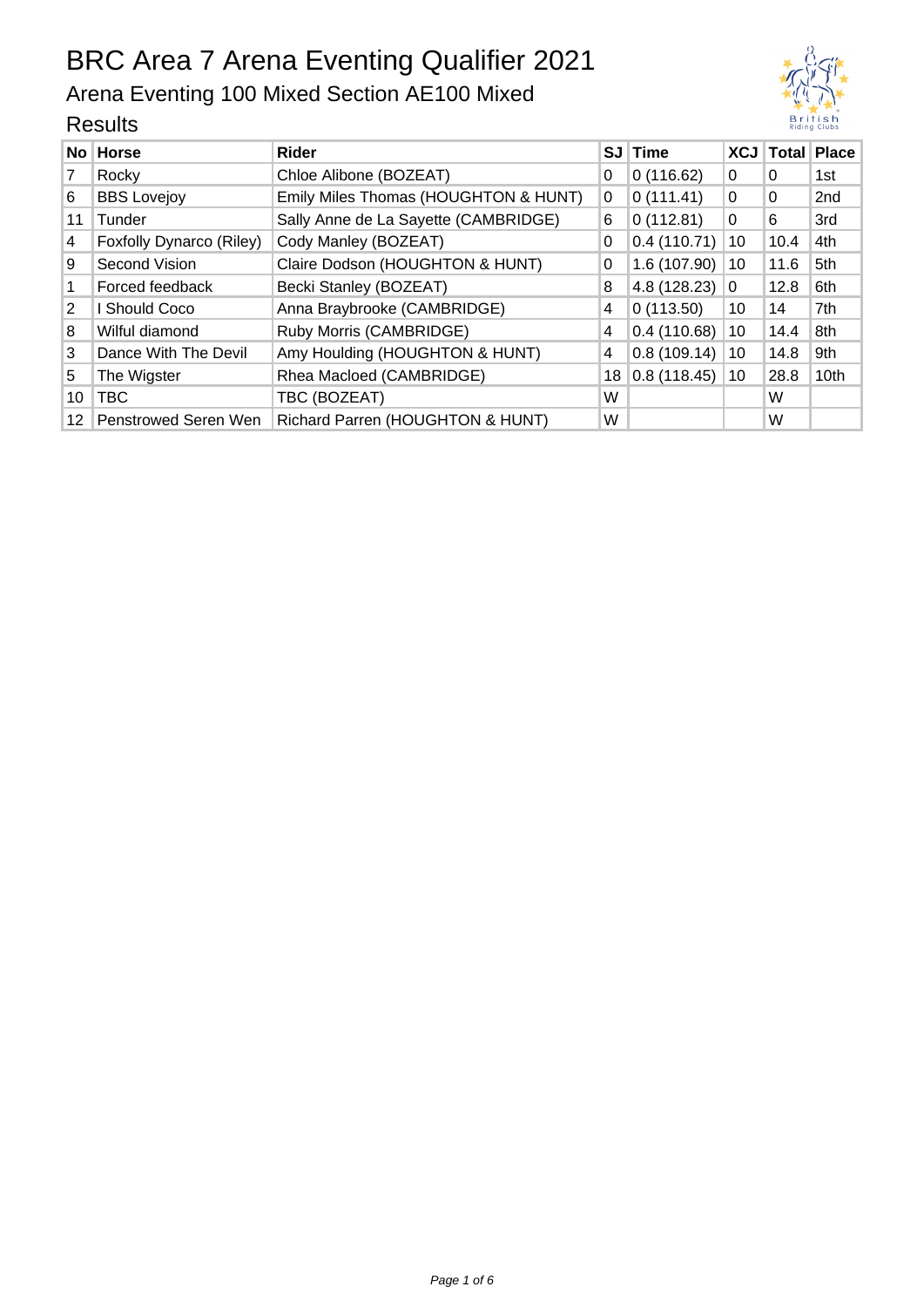## Arena Eventing 70 Mixed Section AE70 Mixed

|    | No Horse                   | Rider                                                       |    | SJ Time          |          |      | <b>XCJ Total Place</b> |
|----|----------------------------|-------------------------------------------------------------|----|------------------|----------|------|------------------------|
| 67 | <b>Waxwing Money Talks</b> | Ava Lambert (WITTERING ACAD)                                | 4  | 2.8(116.13)      | 0        | 6.8  | 1st                    |
| 75 | Bertie Better Do           | Victoria Bradford (HOUGHTON & HUNT) 0                       |    | 7.2 (105.53)     | 0        | 7.2  | 2 <sub>nd</sub>        |
| 69 |                            | W.P-B.R Dyffrynceiriog Snowy Ann Chadwick (HOUGHTON & HUNT) | 10 | 1.6(119.74)      | $\Omega$ | 11.6 | 3rd                    |
| 71 | Polly Pocket               | Heather Sweet (CAMBRIDGE)                                   | 0  | 11.2 (156.26) 20 |          | 31.2 | 4th                    |
| 66 | Crocus                     | Sally Alsop (HOUGHTON & HUNT)                               | 6  | 5.2 (141.58)     | 20       | 31.2 | 5th                    |
| 72 | Rocky                      | Lisa Sutliff (HOUGHTON & HUNT)                              | 22 | 4(138.53)        | 10       | 36   | 6th                    |
|    | 65   Samaaron Rosie        | Karen Norman (CAMBRIDGE)                                    | R  |                  |          | R    |                        |
| 64 | Soundly Charm              | Jasmine Hogg (STEVENAGE)                                    | Е  |                  |          | Е    |                        |
|    | 68 Barretstown Derby       | Jo Braybrooke (CAMBRIDGE)                                   | Е  |                  |          | E    |                        |
| 70 | Tiger                      | Flo Woollard (WITTERING ACAD)                               | W  |                  |          | W    |                        |
| 73 | <b>WD</b>                  | <b>WD (WITTERING ACAD)</b>                                  | W  |                  |          | W    |                        |
| 74 | <b>TBC</b>                 | TBC (CAMBRIDGE)                                             | W  |                  |          | W    |                        |
|    | 76 WD                      | <b>WD (WITTERING ACAD)</b>                                  | W  |                  |          | W    |                        |

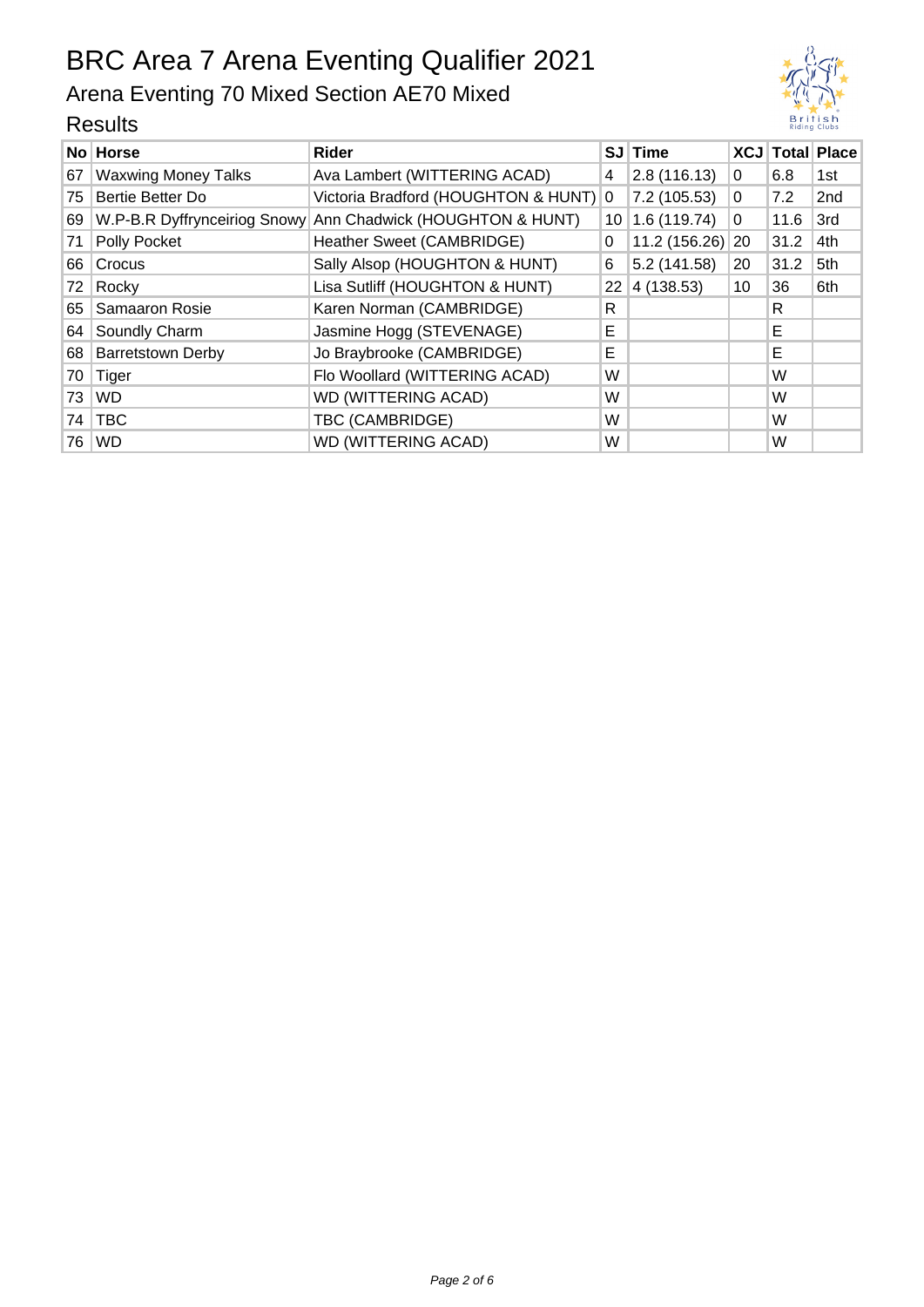# BRC Area 7 Arena Eventing Qualifier 2021

Arena Eventing 80 Junior Section AE80 Junior



| No | <b>Horse</b>              | <b>Rider</b>               | SJ | <b>Time</b>   | <b>XCJ</b> | Total | <b>Place</b> |
|----|---------------------------|----------------------------|----|---------------|------------|-------|--------------|
| 63 | <b>Wynfaul The Wizard</b> | Ella Pankhurst (CAMBRIDGE) | 8  | 10.4 (151.00) | 60         | 78.4  | 1st          |
| 59 | <b>WD</b>                 | <b>WD (WITTERING ACAD)</b> | W  |               |            | W     |              |
| 60 | <b>WD</b>                 | WD (WITTERING ACAD)        | W  |               |            | W     |              |
| 61 | <b>WD</b>                 | WD (WITTERING ACAD)        | W  |               |            | W     |              |
| 62 | <b>WD</b>                 | WD (WITTERING ACAD)        | W  |               |            | W     |              |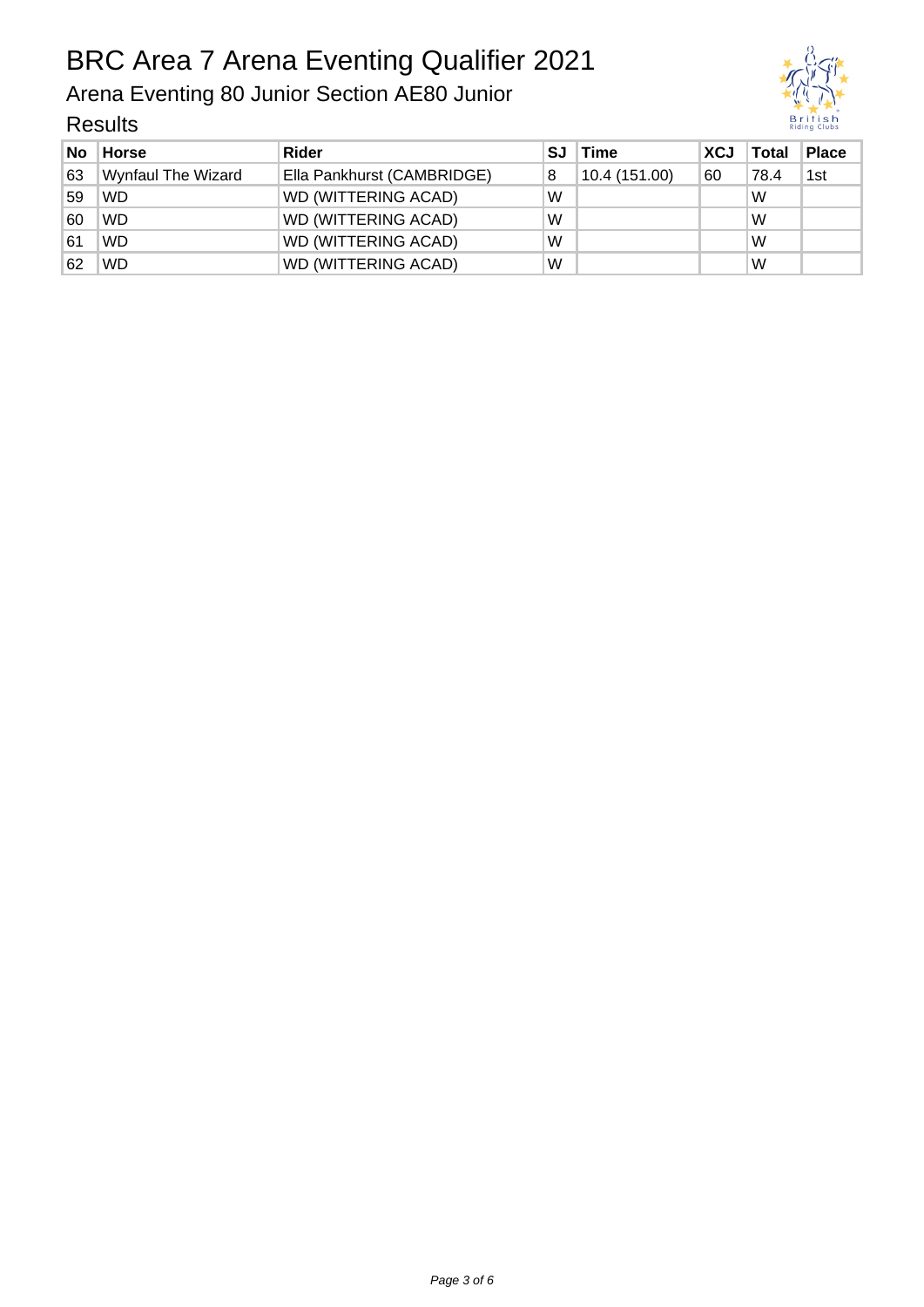## Arena Eventing 80 Senior Section AE80 Senior



|    | י <i>י</i> טעונט                |                                      |           |               |    |                |                        |  |
|----|---------------------------------|--------------------------------------|-----------|---------------|----|----------------|------------------------|--|
|    | No Horse                        | <b>Rider</b>                         | <b>SJ</b> | <b>Time</b>   |    |                | <b>XCJ Total Place</b> |  |
| 47 | Mr Harry Patch (Billy)          | Lisa Dalton (HOUGHTON & HUNT)        | 0         | 0(124.08)     | 0  | 0              | 1st                    |  |
| 54 | <b>Medrus Gavin Henson</b>      | Nicola Shaw (HOUGHTON & HUNT)        | 0         | 0(122.38)     | 0  | 0              | 2nd                    |  |
| 35 | <b>Pilleybailey Centurion</b>   | Jessica Suffling (ASPLEY GUISE)      | 0         | 0(120.63)     | 0  | 0              | 3rd                    |  |
| 42 | <b>Highfield Buddy</b>          | Lizzie Thomas (HOUGHTON & HUNT)      | 0         | 0(120.55)     | 0  | 0              | 4th                    |  |
| 49 | Ballycaum Lad                   | Clare Burrows (HOUGHTON & HUNT)      | 0         | 1.6 (115.98)  | 0  | 1.6            | 5th                    |  |
| 34 | Pendancer Mickey Bricks         | Hayley Dolby (KEYSOE)                | 0         | 2 (129.63)    | 0  | $\overline{2}$ | 6th                    |  |
| 51 | Boogie Knight                   | Helen Taylor (CAMBRIDGE)             | 0         | 2 (129.83)    | 0  | $\overline{2}$ | 7th                    |  |
| 55 | Small Black & Fury              | Spider Desmond (CAMBRIDGE)           | 4         | 1.2(116.18)   | 0  | 5.2            | 8th                    |  |
| 43 | Widlake Sequels Sundance        | Georgie Morris (CAMBRIDGE)           | 6         | 0(120.12)     | 0  | 6              | 9th                    |  |
| 52 | Pink Juice                      | Polly Sewell (HOUGHTON & HUNT)       | 6         | 0.4(118.48)   | 0  | 6.4            | 10th                   |  |
| 46 | Mick the Skant                  | Louise Horne (CAMBRIDGE)             | 8         | 0(119.90)     | 0  | 8              | 11th                   |  |
| 41 | Crack on Jack                   | Sally Anne de La Sayette (CAMBRIDGE) | 6         | 2.8 (131.21)  | 0  | 8.8            | 12th                   |  |
| 44 | Findon Frodo                    | Kerrie Kennedy (HOUGHTON & HUNT)     | 10        | 0(119.73)     | 0  | 10             | 13th                   |  |
| 56 | Derrymullen Lady Grey           | Mandy Ellis (SHILLINGTON)            | 4         | 8 (144.86)    | 0  | 12             | 14 <sub>th</sub>       |  |
| 39 | Rooster                         | Sarah Fortescue (HOUGHTON & HUNT)    | 10        | 11.2 (152.45) | 0  | 21.2           | 15th                   |  |
| 38 | Abergavenny Umbro               | Carol Fletcher (MILTON KEYNES)       | 0         | 2.4 (130.41)  | 20 | 22.4           | 16th                   |  |
| 50 | <b>Future Mythical Illusion</b> | Rachael Stevenson (SHILLINGTON)      | 10        | 6.4 (140.18)  | 20 | 36.4           | 17th                   |  |
| 32 | New Lily                        | Jessica Suffling (ASPLEY GUISE)      | 0         | 4.4 (135.66)  | 60 | 64.4           | 18th                   |  |
| 36 | Fern                            | Sarah Billingham (BOZEAT)            | E         |               |    | E              |                        |  |
| 37 | <b>Theodore Sunset Eclipse</b>  | Heidi Chilvers (KEYSOE)              | E         |               |    | E              |                        |  |
| 45 | Gauchita                        | Christina Needs (SHILLINGTON)        | E         |               |    | E              |                        |  |
| 57 | <b>Red Rosso</b>                | Becca Saunders (HOUGHTON & HUNT)     | E         |               |    | E              |                        |  |
| 33 | Shannondale Scooby              | Emily Griggs (BOZEAT)                | W         |               |    | W              |                        |  |
| 40 | Peter Rabbit                    | Katy Stockley (SHILLINGTON)          | W         |               |    | W              |                        |  |
| 48 | <b>TBC</b>                      | TBC (CAMBRIDGE)                      | W         |               |    | W              |                        |  |
| 53 | <b>TBC</b>                      | TBC (CAMBRIDGE)                      | W         |               |    | W              |                        |  |
| 58 | <b>TBC</b>                      | TBC (CAMBRIDGE)                      | W         |               |    | W              |                        |  |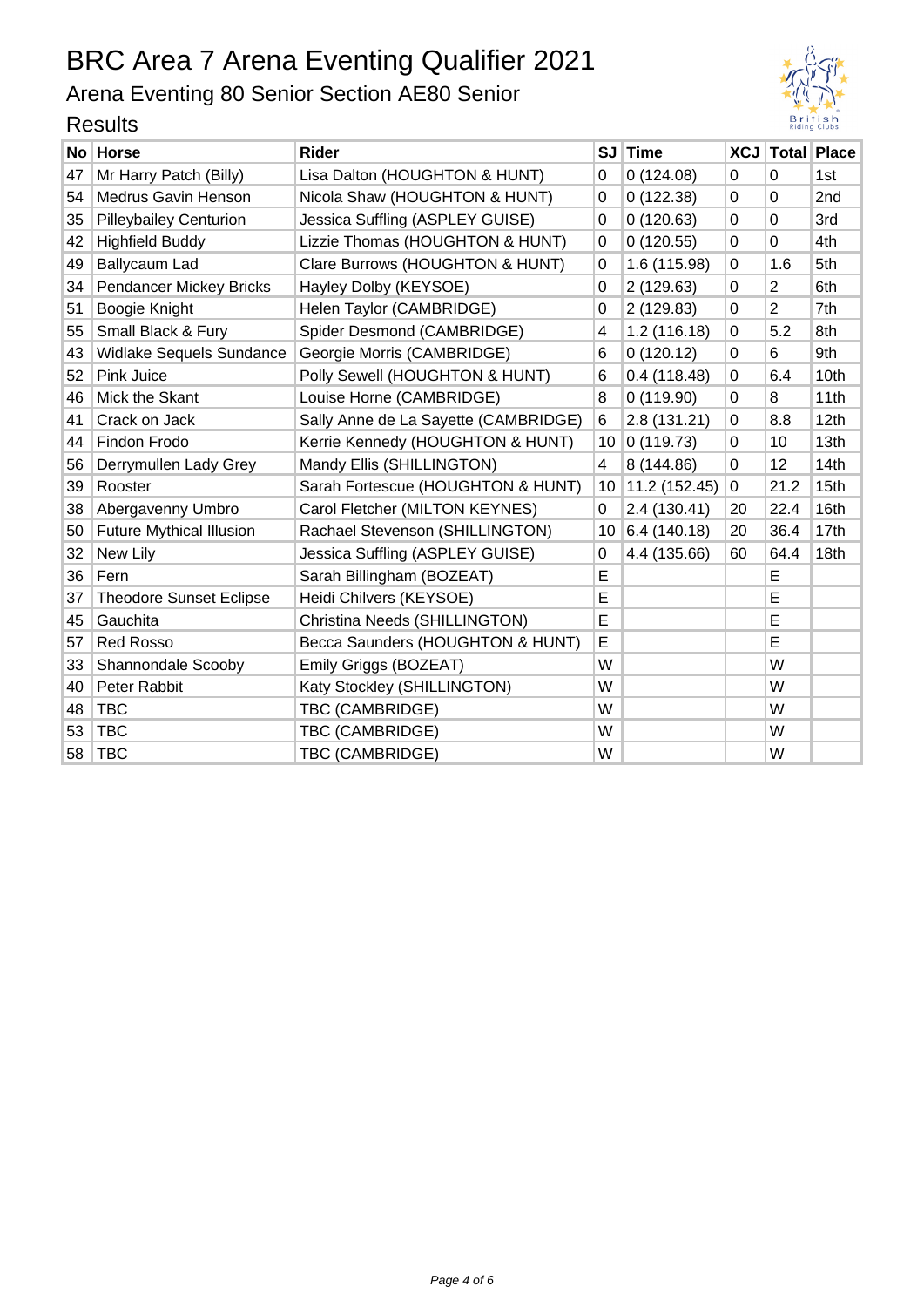# BRC Area 7 Arena Eventing Qualifier 2021

Arena Eventing 90 Junior Section AE90 Junior

| British<br><b>Riding Clubs</b> |
|--------------------------------|

|    | No Horse                  | <b>Rider</b>                 |   | SJ Time      |                |      | XCJ   Total   Place |
|----|---------------------------|------------------------------|---|--------------|----------------|------|---------------------|
| 31 | <b>Culaherine Girl</b>    | Fionn Braybrooke (CAMBRIDGE) | 4 | 0.8(123.38)  | $\overline{0}$ | 4.8  | 1st                 |
| 27 | Hendrewen Tommy Q (Flame) | Georgia Wooding (BOZEAT)     | 6 | 0.4(122.63)  | 0              | 6.4  | 2nd                 |
| 28 | Diamond Dot Con           | Leah Booth (BOZEAT)          | 6 | 3.6(107.01)  | 0              | 9.6  | 3rd                 |
| 29 | Sabous Princess Freya     | Summer Parker (BOZEAT)       | 6 | 4.4 (105.90) | 0              | 10.4 | 4th                 |
| 30 | <b>TBC</b>                | TBC (BOZEAT)                 | W |              |                | W    |                     |